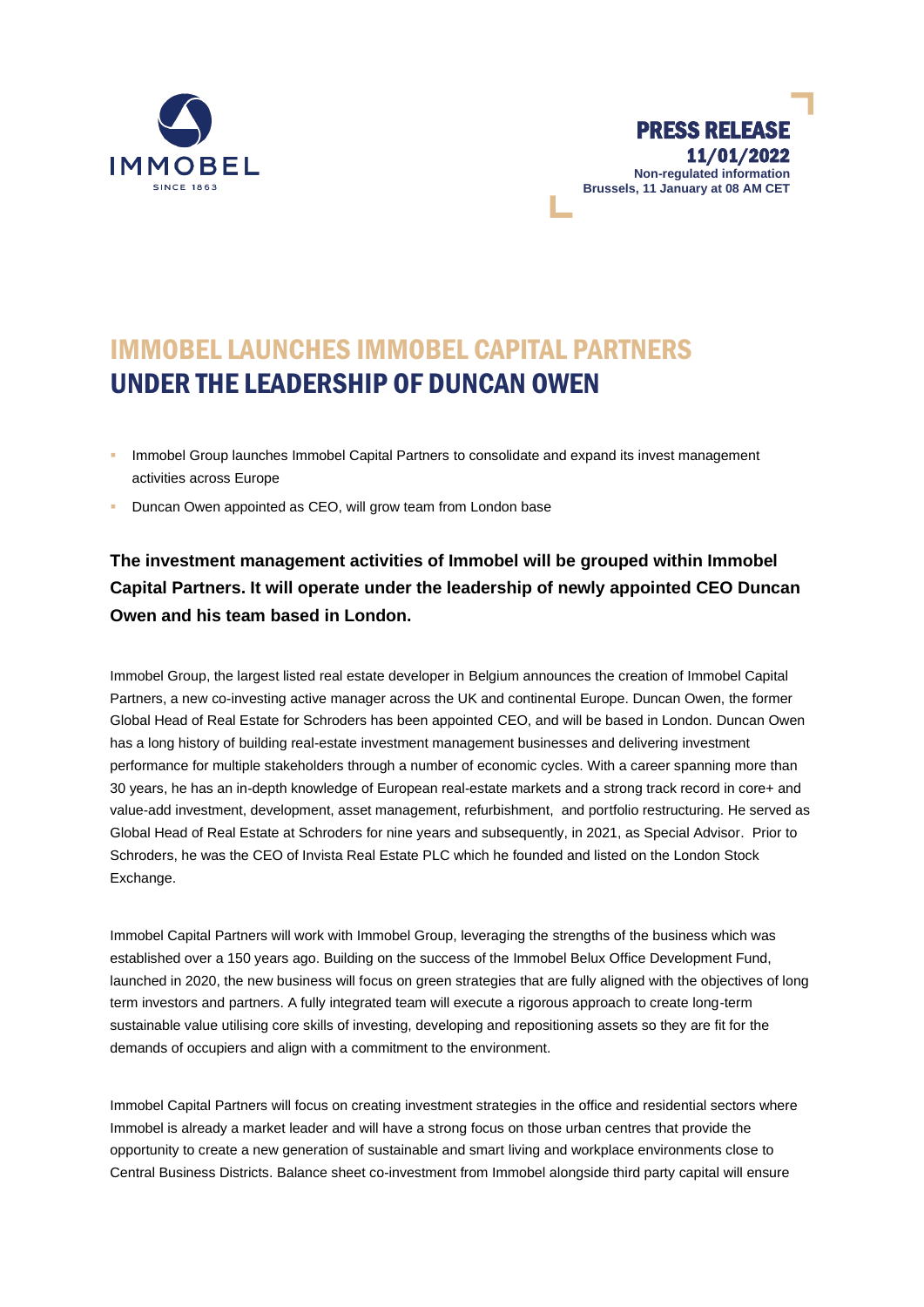

clear alignment with investors. Value creation will be delivered through the careful selection of assets that are gaining from long-term structural forces and which are less dependent on the economic cycle. These drivers include increasing and continued urbanisation, changing demographics, the ongoing technological revolution and positive environmental and social impact.



**Commenting, Duncan Owen said:** *"I am excited by this unique opportunity to work with Immobel, a renowned real estate developer, to establish and build Immobel Capital Partners. The Immobel Group has a strong balance sheet enabling co-investment and many points of differentiation which include its deep and broad market coverage across Europe as well as a market leading team that specialises in all aspects of development management with a focus on creating a positive ESG impact in cities for people."*

**Marnix Galle, Executive Chairman of Immobel Group added**: *"This an exciting step for the group and a natural evolution of our business as we grow and diversify our operations, whilst the strategic direction of future investments aligns with Immobel's purpose of supporting the cities of the future through sustainable urban development. Our future cities will see residential and office functions much more interwoven - leading to a better ecosystem with happier residents and office workers alike. We believe it is the increased focus on sustainability and technology that will drive this change. With Immobel Capital Partners, we want to respond to this evolution together with other investors."*